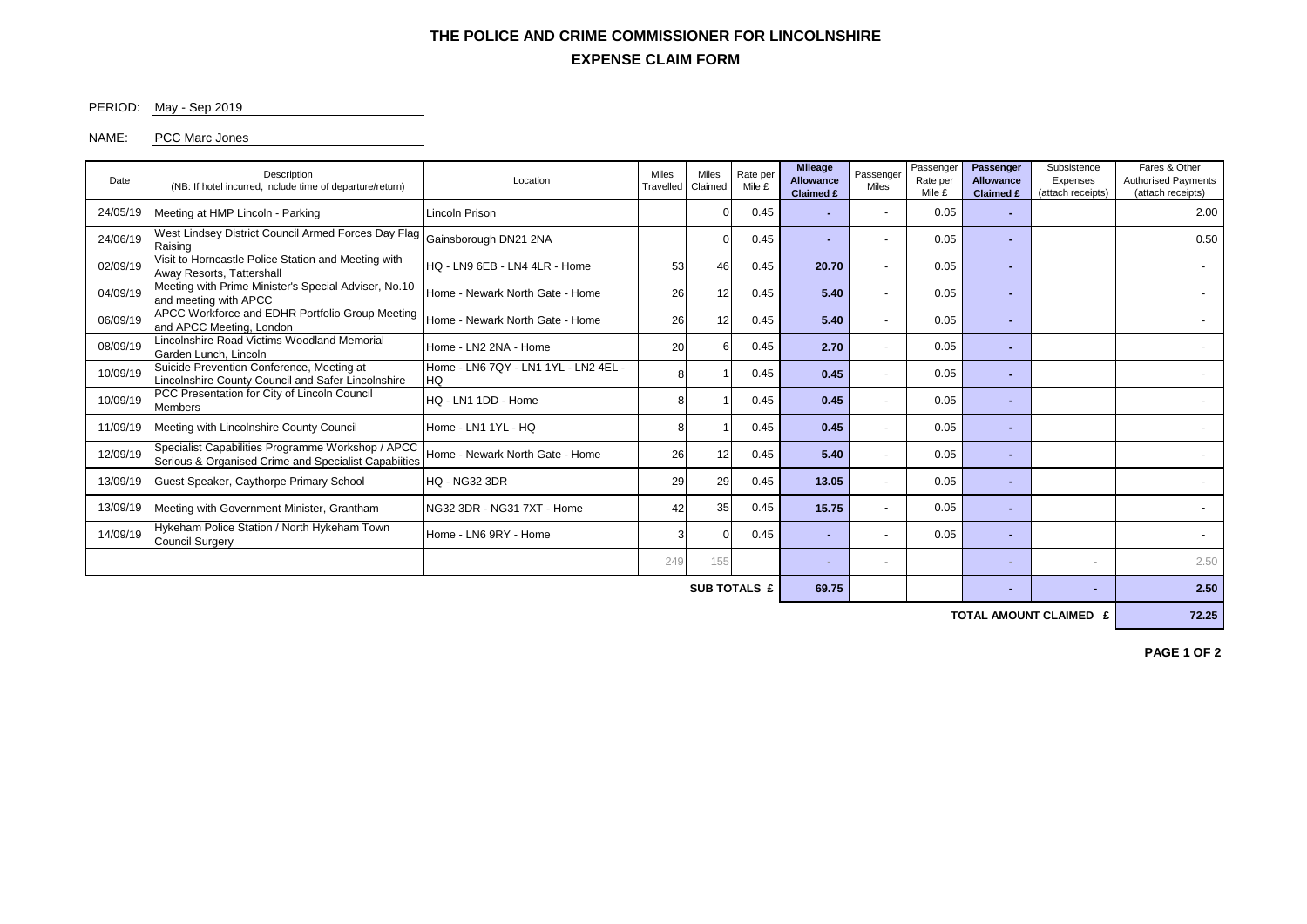## **EXPENSE CLAIM FORM THE POLICE AND CRIME COMMISSIONER FOR LINCOLNSHIRE**

PERIOD: Sep-19

NAME: PCC Marc Jones

| Date     | Description<br>(NB: If hotel incurred, include time of departure/return)                                         | Location                         |            | <b>Miles</b><br>Claimed | Rate per<br>Mile £ | <b>Mileage</b><br><b>Allowance</b><br><b>Claimed £</b> | Passenger<br>Miles | Passenger<br>Rate per<br>Mile £ | Passenger<br><b>Allowance</b><br><b>Claimed £</b> | Subsistence<br>Expenses<br>(attach receipts) | Fares & Other<br><b>Authorised Payments</b><br>(attach receipts) |  |
|----------|------------------------------------------------------------------------------------------------------------------|----------------------------------|------------|-------------------------|--------------------|--------------------------------------------------------|--------------------|---------------------------------|---------------------------------------------------|----------------------------------------------|------------------------------------------------------------------|--|
|          | c/f from Page 1                                                                                                  |                                  |            | 155                     | 0.45               | 69.75                                                  |                    | 0.05                            | н.                                                | $\overline{\phantom{0}}$                     | 2.50                                                             |  |
| 15/09/19 | RAF Association Battle of Britain Commemoration<br>Service & War Widows' Association Afternoon Tea               | Home - LN1 3AR - Home            |            |                         | 0.45               |                                                        |                    | 0.05                            |                                                   |                                              |                                                                  |  |
| 17/09/19 | Local Government Association Peer Challenge                                                                      | HQ - LN1 1YL - HQ                |            |                         | 0.45               | 4.05                                                   |                    | 0.05                            | ۰.                                                |                                              | ٠                                                                |  |
| 18/09/19 | Guest Speaker, Nettleham & District Probus Club,<br><b>Hemswell Cliff</b>                                        | <b>HQ - DN21 5TQ</b>             | 12         |                         | 0.45               | 2.25                                                   |                    | 0.05                            |                                                   |                                              | $\overline{\phantom{a}}$                                         |  |
| 18/09/19 | <b>PCC Presentation for Boston Borough Council</b>                                                               | DN21 5TQ - PE21 8QS - Home       | 84         | 77                      | 0.45               | 34.65                                                  |                    | 0.05                            |                                                   |                                              |                                                                  |  |
| 20/09/19 | Lincolnshire Police and Crime Panel Meeting, Louth                                                               | Home - LN11 8UP - Home           | 77         | 63                      | 0.45               | 28.35                                                  |                    | 0.05                            | ۰.                                                |                                              | $\overline{\phantom{0}}$                                         |  |
| 22/09/19 | West Lindsey District Council Civic Service, Welton                                                              | Home - LN2 3LU - Home            | 24         | 10                      | 0.45               | 4.50                                                   |                    | 0.05                            | ۰.                                                |                                              |                                                                  |  |
| 24/09/19 | Lincolnshire Health and Wellbeing Board, Lincoln                                                                 | HQ - LN1 1YL                     |            |                         | 0.45               | 1.80                                                   |                    | 0.05                            | н.                                                |                                              |                                                                  |  |
| 24/09/19 | PCC Presentation for South Kesteven District Council<br>Grantham                                                 | LN1 1YL - NG31 6PZ - Home        | 61         | 54                      | 0.45               | 24.30                                                  |                    | 0.05                            |                                                   |                                              |                                                                  |  |
| 25/09/19 | 2Fast2Soon Project Launch, Lincoln                                                                               | Home - LN1 3DY                   |            | $\Omega$                | 0.45               |                                                        |                    | 0.05                            | ۰.                                                |                                              |                                                                  |  |
| 25/09/19 | NPCC National Vulnerability Conference, Birmingham                                                               | LN1 3DY - Newark Castle NG24 1BT | 19         | 19                      | 0.45               | 8.55                                                   |                    | 0.05                            | ۰.                                                |                                              | ٠                                                                |  |
| 26/09/19 | <b>NPCC National Vulnerability Conference, Birmingham</b>                                                        | NG24 1BT - Home                  | 14         |                         | 0.45               | 3.15                                                   |                    | 0.05                            | н.                                                |                                              |                                                                  |  |
| 27/09/19 | Presentation for ex Executive Director, West Lindsey<br>Home - DN21 2NA - Home<br>District Council, Gainsborough |                                  | 38         | 24                      | 0.45               | 10.80                                                  |                    | 0.05                            |                                                   |                                              |                                                                  |  |
|          |                                                                                                                  |                                  | 427<br>356 |                         |                    |                                                        |                    |                                 |                                                   | $\sim$                                       | 2.50                                                             |  |
|          |                                                                                                                  | 192.15                           |            |                         |                    |                                                        | 2.50               |                                 |                                                   |                                              |                                                                  |  |

**TOTAL AMOUNT CLAIMED £** 194.65

**PAGE 2 OF 2**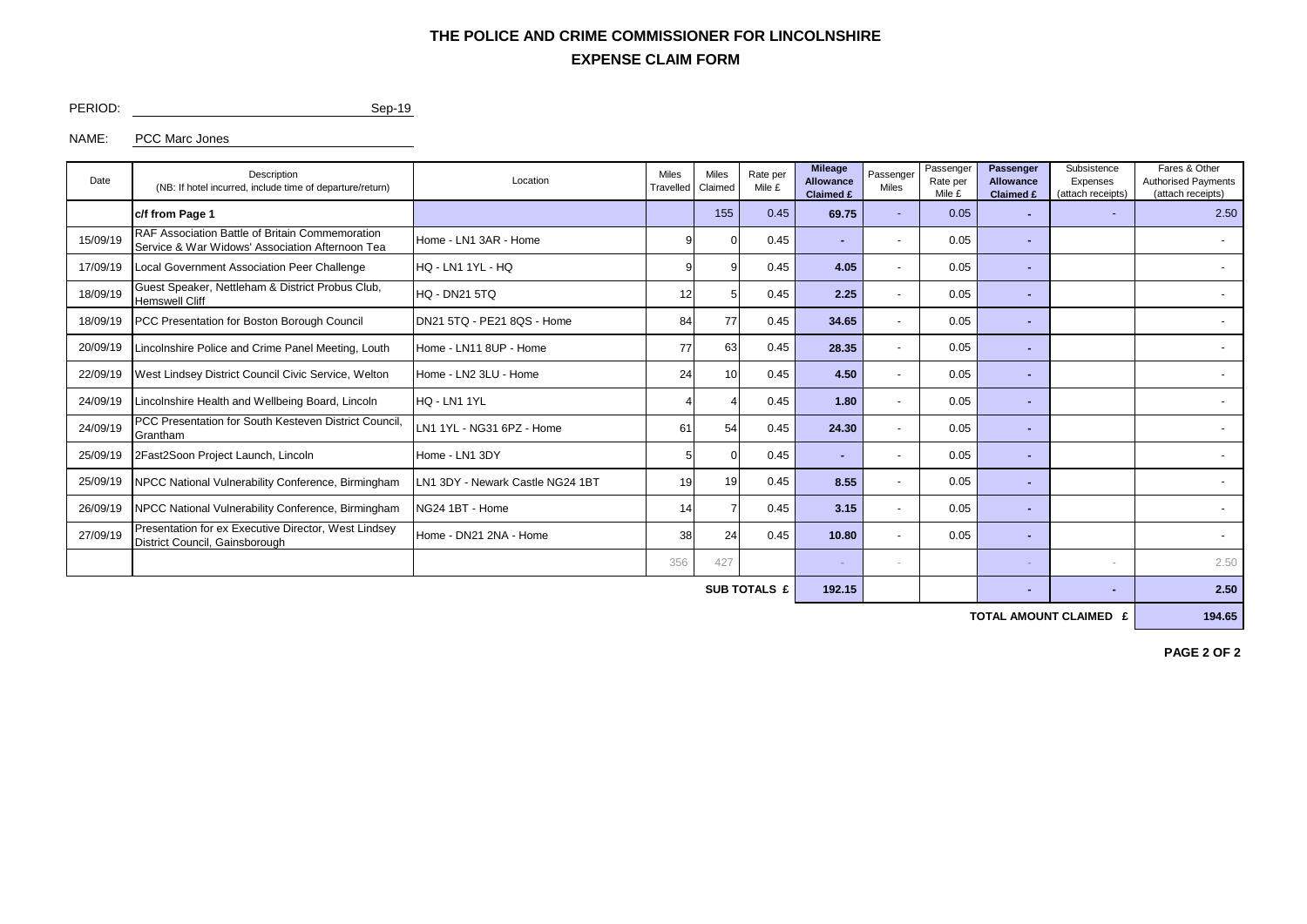# **PCC Marc Jones 2016-2020 - Travel Bookings**

| <b>Booking</b> | Date of    |      |                                   |                 |                                                   | Travel | Reimbursed               |  |                     |
|----------------|------------|------|-----------------------------------|-----------------|---------------------------------------------------|--------|--------------------------|--|---------------------|
| <b>Date</b>    | Travel     |      | <b>Tvpe Description</b>           | <b>Provider</b> | <b>Purpose of Journey</b>                         |        | to PCC                   |  | <b>Cost to OPCC</b> |
| 30/08/2019     | 04/09/2019 | Rail | Newark NNG - London KX Return     | LNER            | Meeting with Prime Minister's Special Advisor     | Std    | $\overline{\phantom{0}}$ |  | 159.00              |
| 15/08/2019     | 06/09/2019 | Rail | Newark NNG - London KX Return     | LNER            | APCC Workforce & EDHR Portfolio Meeting, London   | Std    | $\overline{\phantom{a}}$ |  | 159.00              |
| 15/08/2019     | 12/09/2019 | Rail | Newark NNG - London KX Return     | LNER            | APCC/SOC/Specialist Capabilities Meetings, London | Std    | $\sim$                   |  | 159.00              |
|                |            |      |                                   | East            |                                                   |        |                          |  |                     |
|                |            |      |                                   | Midlands/       |                                                   |        |                          |  |                     |
|                |            |      |                                   | Cross           |                                                   |        |                          |  |                     |
| 19/09/2019     | 25/09/2019 | Rail | Newark Castle - Birmingham Return | Country         | National Vulnerability Conference, Birmingham     | Std    | $\overline{\phantom{a}}$ |  | 52.00               |